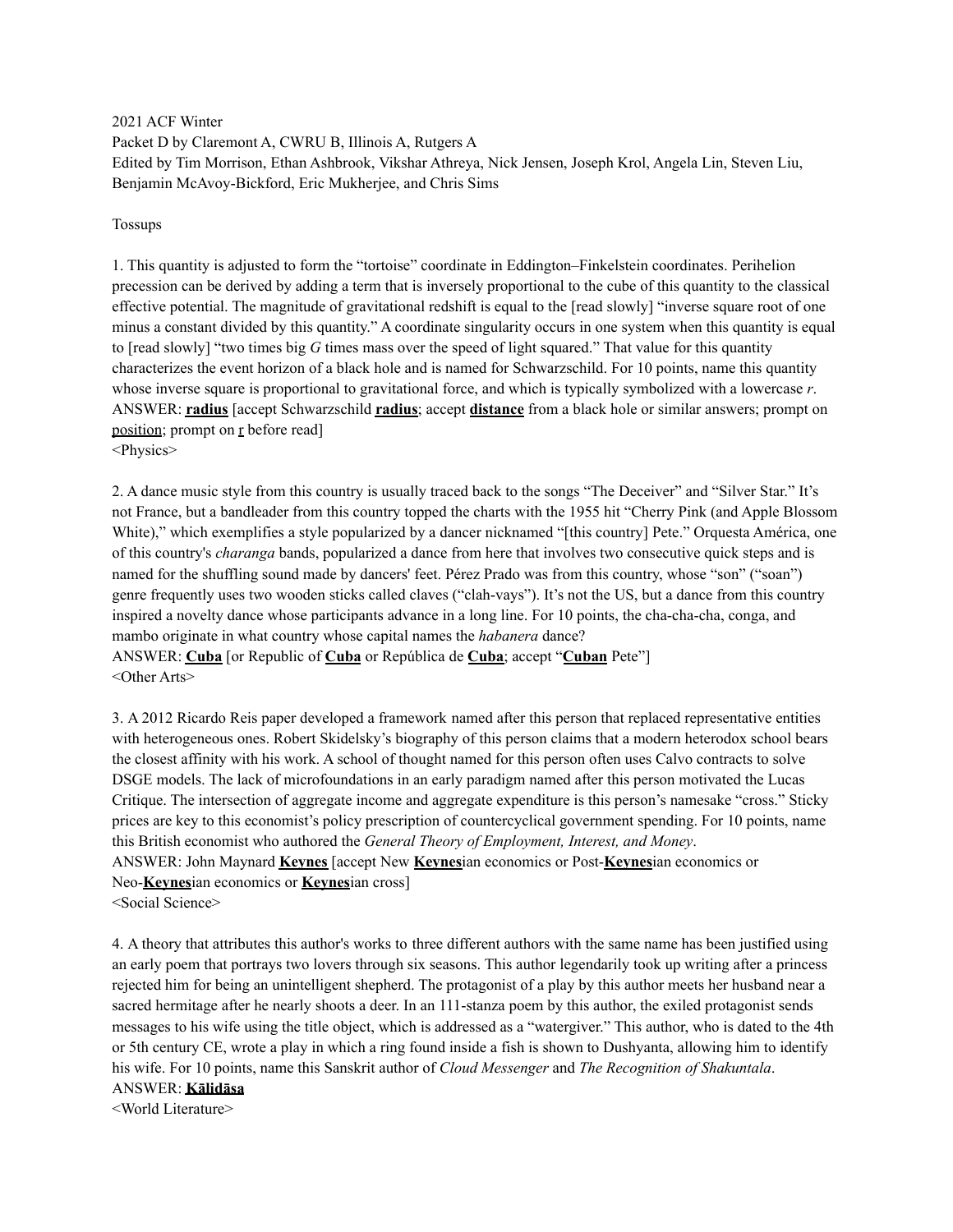5. Pointy long-toed shoes nicknamed for this city became a 15th-century fashion fad. It's not Nuremberg, but this city's 15th-century rulers rebuilt the Collegium Maius and hired Veit Stoss ("shtose") to sculpt the altar for Saint Mary's brick basilica. Jews like Moses Isserles settled an island district of this city named for the king who chartered its Wieliczka ("vee-eh-LEECH-kah") Salt Mine and built its Wawel ("vah-vell") Castle. Casimir III ruled from this city, which eclipsed early royal centers like Płock ("p'wotsk") and Gniezno ("g'nee-EZ-naw") after the pagan king Jogaila was baptized in its cathedral so he could marry the saint Queen Jadwiga ("yahd-VEE-gah"). This final Piast dynasty capital was the center of a "golden age" of print culture at Copernicus's first alma mater, Jagiellonian University. For 10 points, what city was the Renaissance-era capital of Poland, before Sigismund III Vasa moved to Warsaw?

ANSWER: **Kraków** [or **Cracow**; accept **Kazimierz** or **Casimiria** or **Kuzimyr** before "Casimir"; accept **crakow**s or **crakow**es; prompt on poulaines]

<European History>

6. The products of one form of this process are "read" by YTH family proteins and created by RBM15 and METTL3. The occurrence of this process at the ICR region between H19 and IGF2 prevents the binding of CTCF and allows the downstream enhancer to make a larger loop. The products of this process are bound by the protein mutated in Rett syndrome. The mismatch repair pathway distinguishes template and daughter strands based on this process, which is studied using bisulfite conversion. This process occurs heavily at repetitive elements. This process most often occurs at the N6 position of adenine and C5 of cytosine. Its occurrence at CpG islands in promoters silences genes. For 10 points, name this chemical modification of nucleotides in which a CH3 ("C-H-3") group is added.

ANSWER: DNA **methyl**ation [accept equivalents involving adding a **methyl** group; do not accept or prompt on "histone methylation"]

<Biology>

7. The two non-Kidarite figures hold these objects on a silver bowl from Gandhara. Herodotus wrote that Bardiya, but not Cambyses II, was able to use one of these objects from the King of Ethiopia. Nine rows of people held these objects behind the Achaemenid ("uh-KEE-muh-nid") Empire's sparabara. Hellenistic rulers typically hired Cretans to use these objects as toxotai. Egyptians called Nubia "Ta-Seti," or "Land of [these objects]," and personified their enemies as nine of them. Scythians used these objects with thumb rings, not the Mediterranean draw. "Laminated" types of these objects were usually "recurve." Retreating Arsacid cavalry deployed these weapons in their signature "Parthian shot." For 10 points, what weapon's "composite" form was mastered by the Eurasian steppe's mounted archers?

ANSWER: **bow**s [accept **bow** and arrows; accept composite **bow**s or recurve **bow**s; accept Nine **Bow**s or Land of the **Bow**; prompt on arrows or projectiles by asking "deployed from what weapons?"; prompt on objects for archery before read; do not accept or prompt on "crossbows"] <Other History>

8. This character "feels about his spine small eft-things course" in the third-person opening stanza of a poem that describes this character sprawled "flat on his belly in the pit's much mire." In another work, this character laments "when I waked / I cried to dream again" after describing a location "full of noises, / Sounds, and sweet airs, that give delight and hurt not." This character is called a "Hag-Seed" by another character who only taught him language for cursing. This character's mother, who was banished from Algeria, teaches him to worship the god Setebos. This character plans a coup against a magic-wielding dictator and enlists the help of Stephano and Trinculo. For 10 points, name this character, the son of Sycorax and the slave of Prospero in William Shakespeare's play *The Tempest*.

ANSWER: **Caliban** [accept "**Caliban** Upon Setebos"] <British Literature>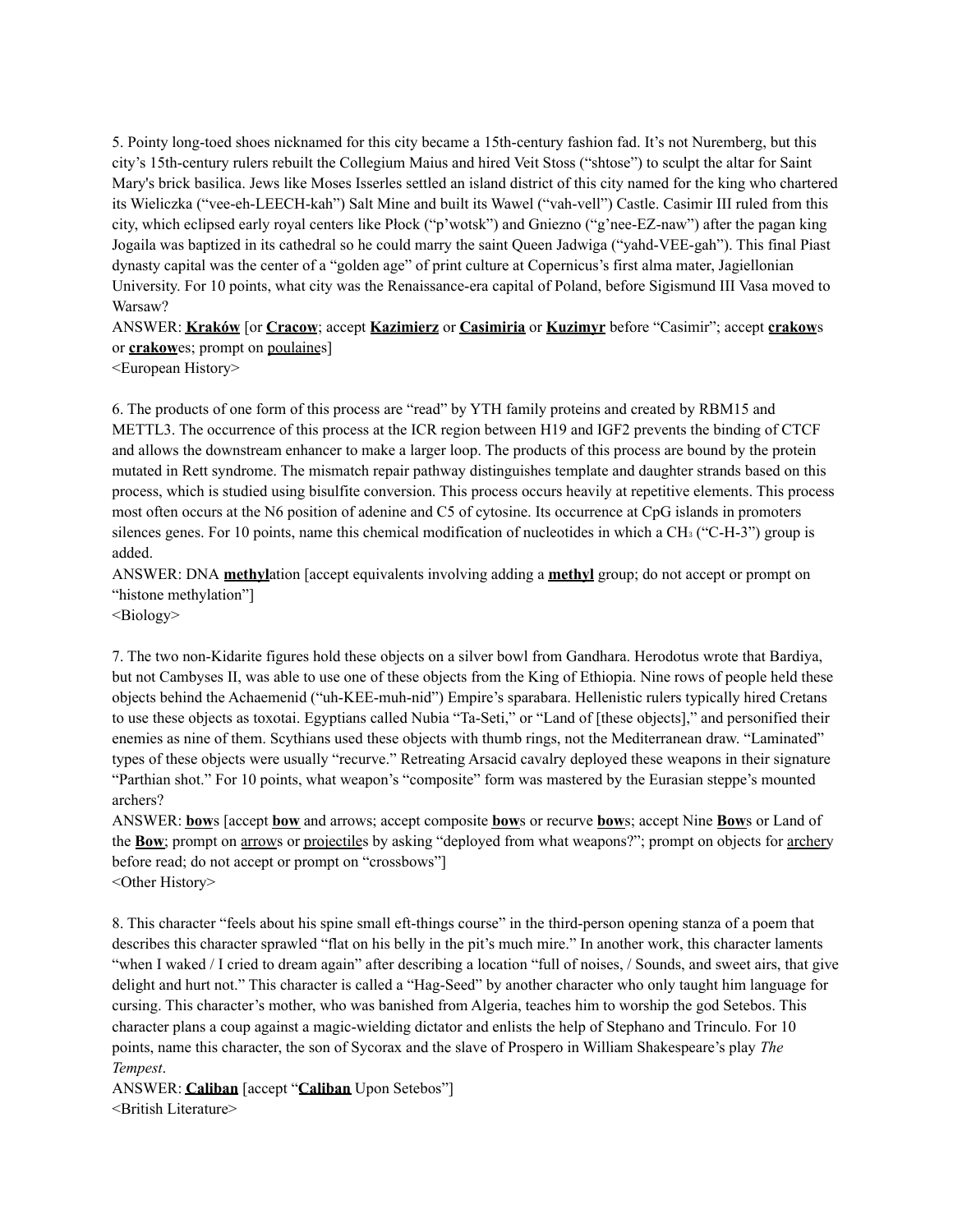9. This book contains a vision of a "terrifying man" who wears a belt of "fine gold from Uphaz." A man in this book shows Melzar that he doesn't look weak after he only consumes vegetables and water for ten days. This book describes the chopping of a large tree whose top reaches heaven, which symbolizes that a man will "be made to eat grass like an ox." In this book, a man dreams that he sees a statue made of gold, silver, and brass, although its feet are made of iron mixed with clay. In this book, a king sees what looks like a "son of God" with Shadrach, Meshach, and Abednego in a fiery furnace. This book's title prophet interprets the writing on the wall at Belshazzar's Feast. For 10 points, name this book of the Bible that is named for a prophet who is thrown into a lion's den. ANSWER: Book of **Daniel** [prompt on Hebrew Bible or Old Testament; prompt on Mikra or Tanakh or Ketuvim] <Religion>

10. A theme introduced by this instrument, which was first written down by its composer on a postcard, begins with a descending long E, D-C, long G. A chamber piece named for this instrument was written in memory of the composer's mother Christiane and inspired a piece in homage by György ("jyorj") Ligeti. This instrument solemnly plays the notes E, E, F, G-E to open the slow second movement of Johannes Brahms's fourth symphony. This instrument plays a theme in the finale of Brahms's first symphony that is named for a related long wooden instrument common in the Swiss Alps. Brahms preferred writing for the natural type of this instrument, which requires hand-stopping to play notes outside the harmonic series. For 10 points, name this coiled brass instrument. ANSWER: French **horn** [or natural **horn**; prompt on alphorn; do not accept or prompt on "English horn"] <Classical Music>

11. A *de facto* leader of this country nicknamed "pineapple face" requested to be extradited from France to prove his innocence in a murder case. Puppet presidents of this country under that leader were termed the "Kleenex presidents." A leader of this country who ordered the torture and killing of Hugo ("OO-go") Spadafora laundered money through a bank in the Colón Free Trade Zone. That leader's predecessor in this country was visibly drunk at the ratification ceremony for a series of treaties with Jimmy Carter. Rock music was blared to drive a leader of this country out of the Vatican Embassy. A drug-trafficking leader of this country who overthrew Omar Torrijos was deposed in Operation Just Cause. For 10 points, name this Central American country once led by Manuel Noriega. ANSWER: **Panama** [or Republic of **Panama** or República de **Panamá**] <World History>

12. An enzyme that creates this functional group transforms linoleic ("lih-no-lay-ick") acid to crepenynic ("creh-puh-nin-ick") acid in daisies. This functional group selectively reacts with disiamylborane ("di-siamyl-borane"). Canopy catalysts can cause two molecules with this functional group to dimerize, then uncouple, a process also catalyzed by molybdenum hexacarbonyl and resorcinol. In IR spectroscopy, this functional group's stretching mode appears as weak bands from 2100 to 2260 inverse centimeters. Stereochemically opposite products are generated when reacting this functional group with sodium metal in liquid ammonia versus with Lindlar's catalyst. This functional group, which can be internal or terminal, contains a bond between two sp-hybridized atoms. For 10 points, name this functional group that consists of a carbon–carbon triple bond. ANSWER: **alkyne** ("AL-kine") [prompt on triple bond; do not accept or prompt on "alkene" or "alkane"] <Chemistry>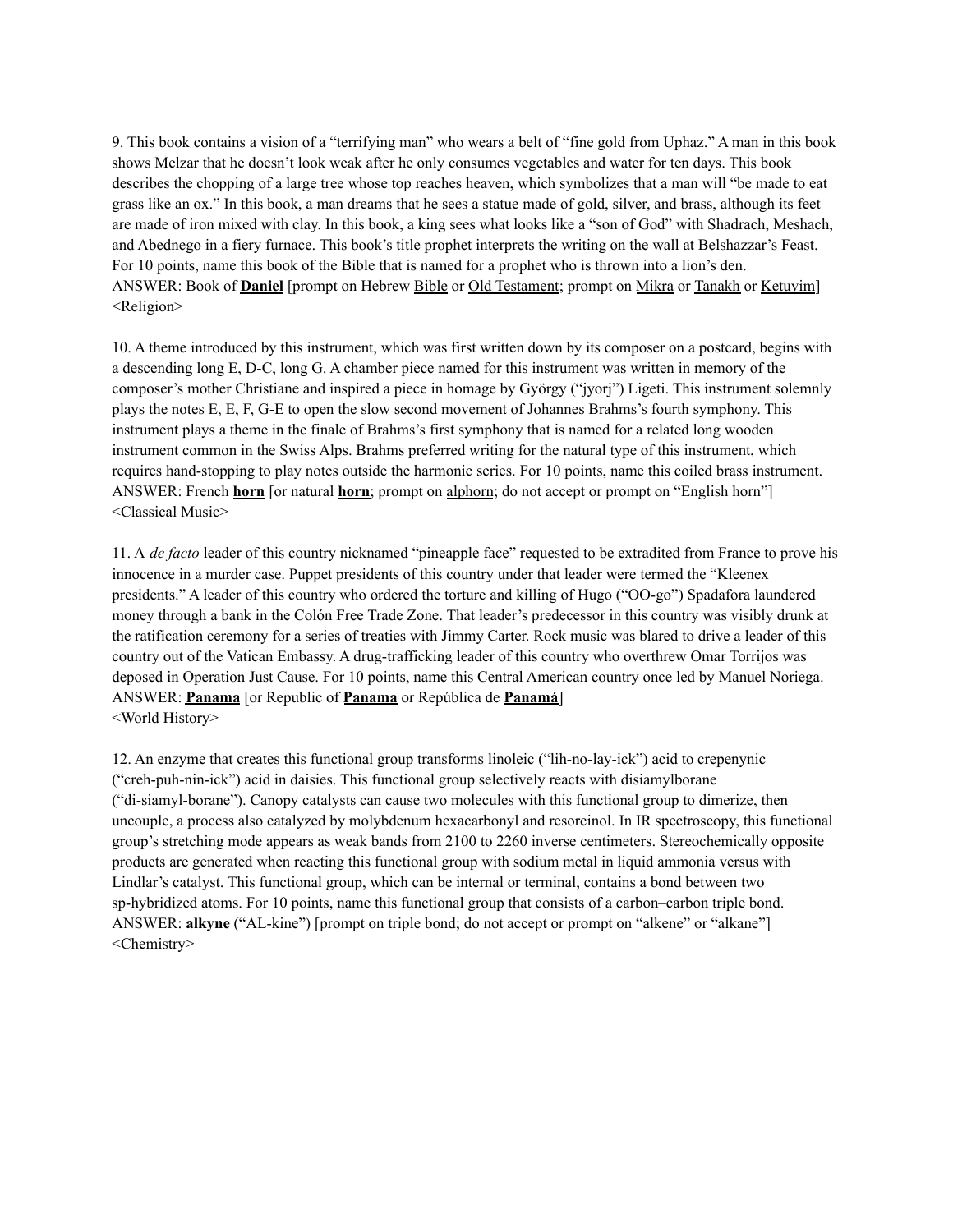13. This activity may cause a "Patagonia picnic table effect" when it involves a "vagrant." J. Drew Lanham discussed his passion for this activity in *The Home Place* and drew attention to a Haitian-born pioneer of it enslaving people in New Orleans. During an annual "count," citizens can use the Merlin app to log this activity for John Fitzpatrick's group at Cornell. Fans of this activity might use "digiscoping" and consult guides by David Sibley and Roger Tory Peterson to complete their "life lists." In 2020, the white dog walker Amy Cooper accosted Christian Cooper while he did this activity in Central Park. During this activity, one might view trogons, buntings, swifts, plovers, and warblers. For 10 points, the Audubon Society supports what activity that involves observing calls, nesting, and plumage?

ANSWER: **bird**watching [or **bird**ing; or **bird** observation; accept any answers about **bird**s or specific birds; accept citizen **ornithology**; accept Black **Bird**ers Week or Great Backyard **Bird** Count or e**Bird**; prompt on general answers like nature walks or animal illustration or going outdoors; prompt on citizen science; prompt on twitching <CE/Geo/Other/Pop Culture>

14. While playfully wrestling with the woman he loves to get a letter she's hiding, the narrator of this novel accidentally ejaculates and runs off in embarrassment. This novel's narrator receives a letter from his old lover that asks him to return after he learns that she has died in a riding accident. The narrator of this novel is kept up at night by a magic lantern that projects on his bedroom wall and relies on his mother's goodnight kiss to sleep. In this novel's section *The Fugitive*, the narrator learns that his former lover Albertine was a lesbian. C. K. Scott Moncrieff died before he finished translating this novel, which uses a "little phrase" from Vinteuil's ("vahn-TUH-ee's") violin sonata to represent Odette de Crécy and Charles Swann. For 10 points, the taste of a tea-soaked madeleine sparks the narrator's memories in what seven-volume novel by Marcel Proust?

ANSWER: *In Search of Lost Time* [or *Remembrance of Things Past*; or *À la recherche du temps perdu*; prompt on any of the following before read by asking "what larger novel is that volume a part of?": *In the Shadow of Young* Girls in Flower or Within a Budding Grove or  $\hat{A}$  l'ombre des jeunes filles en fleurs or Swann's Way or or Du côté de *chez Swann* or *The Fugitive* or *The Sweet Cheat Gone* or *Albertine Gone* or *Albertine disparue* or *La Fugitive*] <European Literature>

15. In the mythology of this people, tribal groups are protected by fish- or reptile-like spirits called *taniwha*. One figure in this people's mythology restores the sight of his cannibalistic thunder goddess grandmother, who shows him how to climb the vines to heaven. In this people's mythology, the first woman was created from a pool of water that cast a reflection of the first man, Tiki. According to this people's mythology, the explorer Kupe ("koo-PAY") discovered a certain region located under a long, white cloud. They're not Hawaiians, but the mountains in part of this people's homeland were created when men cut into a giant fish that was caught with a jaw bone by the culture hero Māui. For 10 points, name this people who use the mythological name Aotearoa ("ow-TAY-ah-row-ah") for their homeland, New Zealand.

ANSWER: **Māori** [prompt on Polynesians or Pacific Islanders; prompt on native or indigenous New Zealanders] <Mythology>

16. For powers of a prime *p*, the von Mangoldt function outputs this function of *p*. The first Chebyshev function is equal to the sum of this function applied to all the primes less than a given number. The limit of this function minus an expression that asymptotically approaches it was conjectured by Legendre ("luh-ZHOND-ruh") to be slightly greater than one. The integral of one over this function is often offset using a lower bound of two and is denoted Li ("L-I"). According to the earliest form of the prime number theorem, [read slowly] "*N* over the prime counting function of *N*" is asymptotic to this function. The difference between this function and the harmonic series approaches the Euler–Mascheroni constant. The derivative of this function is equal to one over x. For 10 points, name this inverse of the exponential function.

ANSWER: natural **log**arithm [or **ln**]

<Other Science>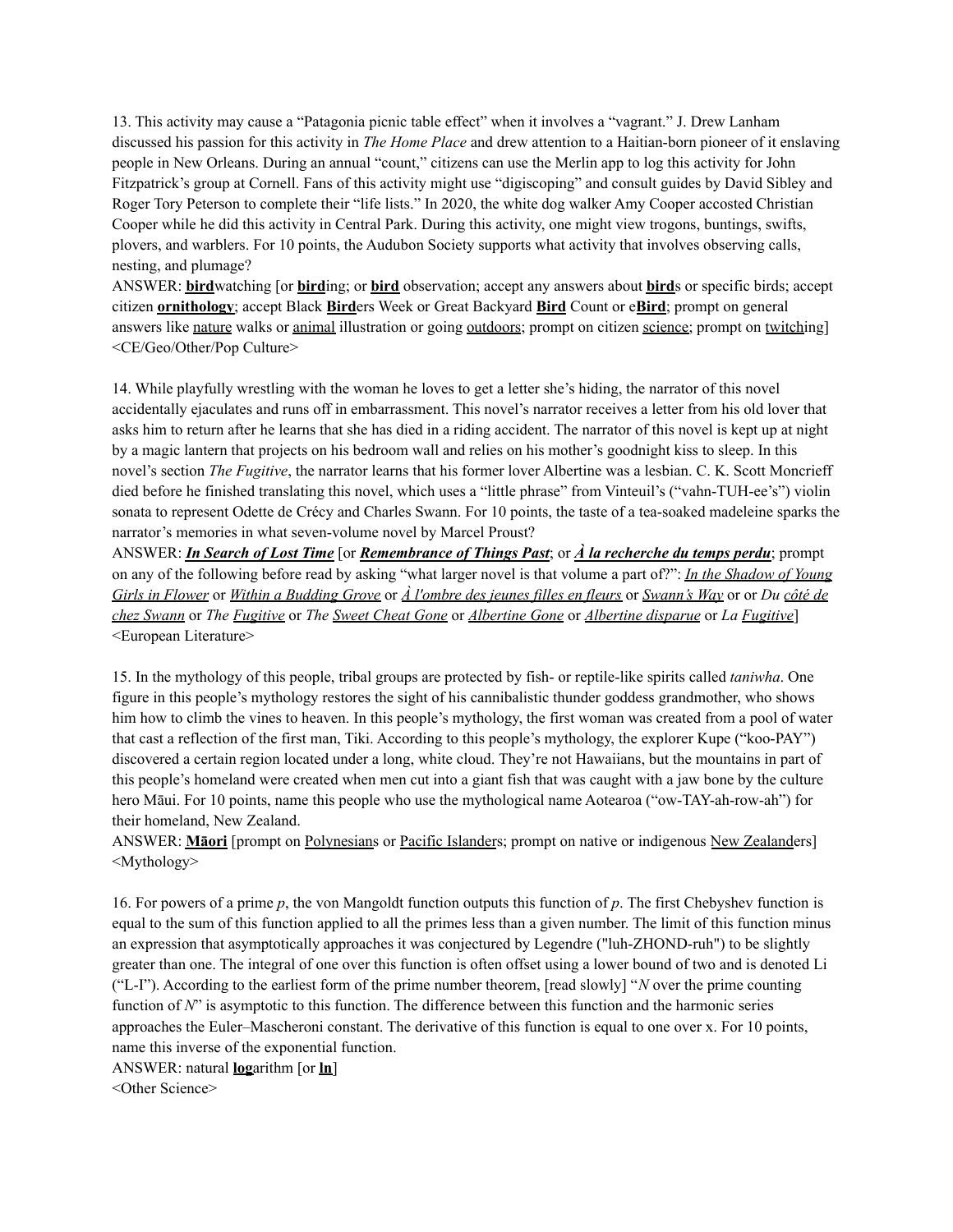17. A portrait of a woman with this surname was commissioned after the success of its artist's painting *Miss Everything (Unsuppressed Deliverance)*, which used a similar blue background. A man with this surname thanked a portraitist for not making him look like Napoleon, referencing the artist's adaptations of *Napoleon Crossing the Alps*. A woman with this surname wears a Mondrian-like dress over gray skin in the best-known portrait by Amy Sherald. The background of a seated portrait of a man with this surname depicts chrysanthemums, jasmine flowers, and African lilies. Kehinde ("keh-HIN-day")Wiley painted an official portrait of a man with this surname who, in a Shepard Fairey work, is stylized with a blue and red face. For 10 points, the 2008 HOPE poster depicts a US president with what surname?

ANSWER: **Obama** [accept Barack **Obama** or Barack Hussein **Obama** II; accept Michelle **Obama** or Michelle **Robinson** Obama or Michelle LaVaughn Robinson **Obama**]

<Painting/Sculpture>

18. David Marriott borrowed this thinker's idea of "sociogeny" to describe part of the process of body misrecognition in his book titled "Whither" this thinker. A book by this thinker outlines the idea of irrational repulsion caused by seeing certain objects or characteristics that are dubbed "phobogenic." In a 1961 book, this thinker argued that revolution is instigated by the "unorganized elements" of society, who make up a Marxian social class called the lumpenproletariat. Jean-Paul Sartre wrote the introduction to one of this thinker's books that supported the chapter "On Violence," which details the process of revolt by colonized peoples against oppressors. For 10 points, name this Martinican postcolonialist philosopher who wrote *Black Skin, White Masks* and *The Wretched of the Earth*.

ANSWER: Frantz **Fanon** [or Ibrahim Frantz **Fanon**; accept *Whither Fanon*] <Philosophy>

19. At one reading, this poet changed the final three words of a poem from "she would become" to "she will become" at the request of that poem's dedicatee. This author's poem "The Lesson For Today" is the source of his tombstone epitaph, which reads "I had a lover's quarrel with the world." Another of this author's poems imagines a land "unstoried, artless, unenhanced" and remarks that we "found salvation in surrender." That poem by this author begins, "The land was ours before we were the land's." This poet was unable to read his poem "Dedication" due to the sun's glare and instead recited "The Gift Outright" at John F. Kennedy's inauguration. For 10 points, name this poet who described how "Two roads diverged in a yellow wood" in "The Road Not Taken." ANSWER: Robert **Frost** [or Robert Lee **Frost**]

<American Literature>

20. Large facilities for this occupation were owned by the Swan Land Company and the boatman Richard King. Most Basque-Americans adopted this occupation, which was menaced by masked "Javelinas" and "Blue Devils." In 1886, the winter "Big Die-Up" decimated this occupation, which was held by both families in the Pleasant Valley War, John Tunstall in the Lincoln County War, and "Kate" Watson in the Johnson County War. Charles Goodnight invented this occupation's chuckwagon. The fence cutting wars began after this job's land was enclosed with Osage orange and barbed wire. This job sent "wranglers" from the Red River to Abilene on Chisholm Trail "drives." For 10 points, maverick-stealing rustlers raided what occupation that fought farmers in range wars for grazing rights? ANSWER: **ranch**ing [accept **shepherd**ing; accept **steer** or **cattle** ranchers or **sheep** ranchers or **livestock** or similar; accept **cow**boys or **herd**ers or **wrangler**s or **buckaroo**s or **cow** punchers or **stockmen** or **rustler**s or similar; accept **Cattle** Kate or King **Ranch**; prompt on lamb or beef or meat or similar; prompt on agriculture or farming] <American History>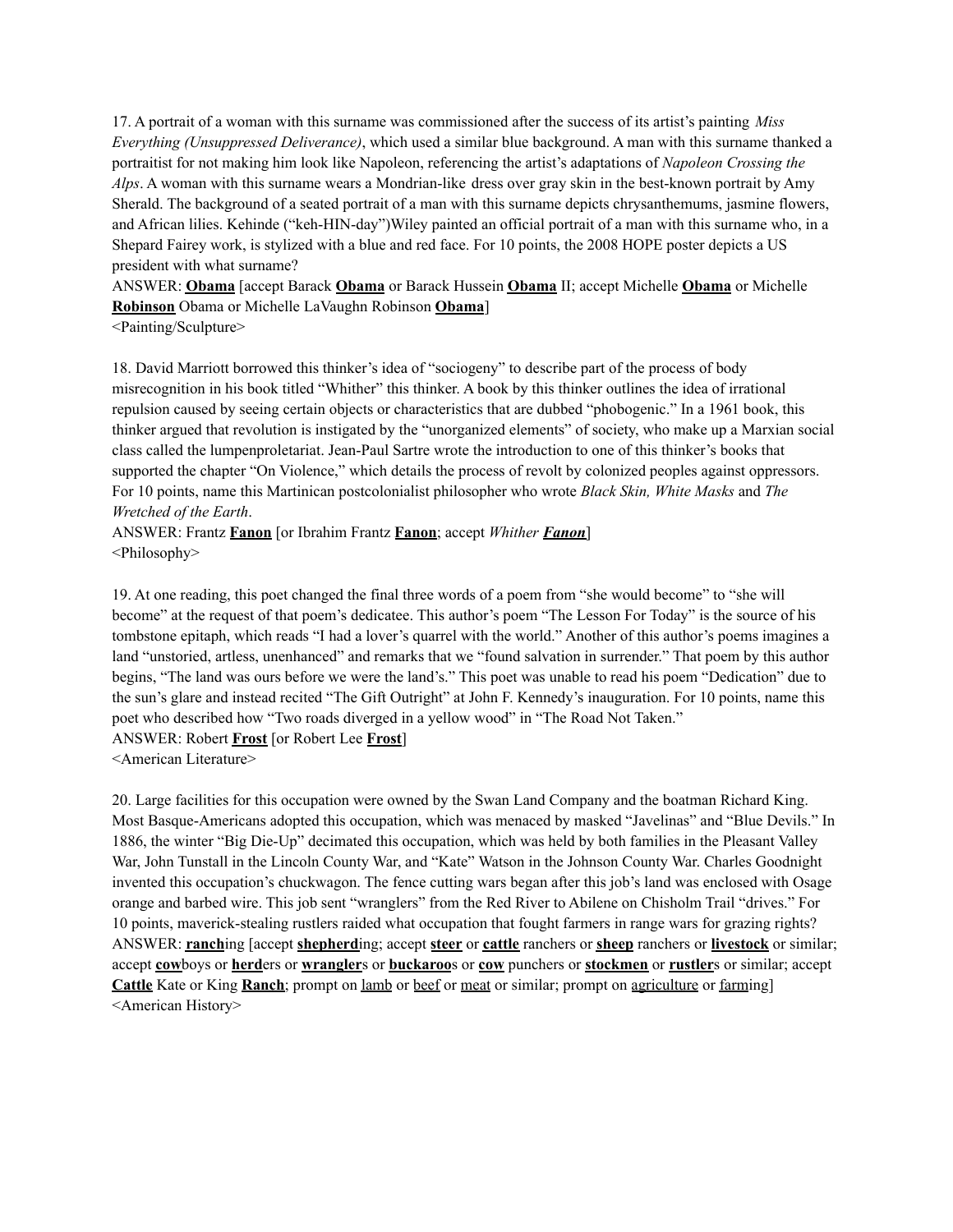21. This director titles a 2021 Mia Hansen-Løve film set on an island where this director shot several films. In Woody Allen's film *Manhattan*, Mary upsets Isaac by placing this director in her "Academy of the Overrated." A film by this director includes a dream sequence in which a man sees his own body in a coffin after it falls off a hearse; that film stars the director of *The Phantom Carriage* as an elderly professor. In 2021, HBO remade the miniseries *Scenes from a Marriage* by this director, who also directed the miniseries *Fanny and Alexander*. In a film by this director set amid the plague, Max von Sydow ("SEE-dow") plays a knight returning from the Crusades named Antonius Block, who loses a game of chess to Death. For 10 points, *Wild Strawberries* and *The Seventh Seal* are films by what Swedish director?

ANSWER: Ingmar **Bergman** [or Ernst Ingmar **Bergman**] (Mia Hansen-Løve's film *Bergman Island* is titled in reference to Fårö, where Bergman lived and worked for many years.) <Other Arts>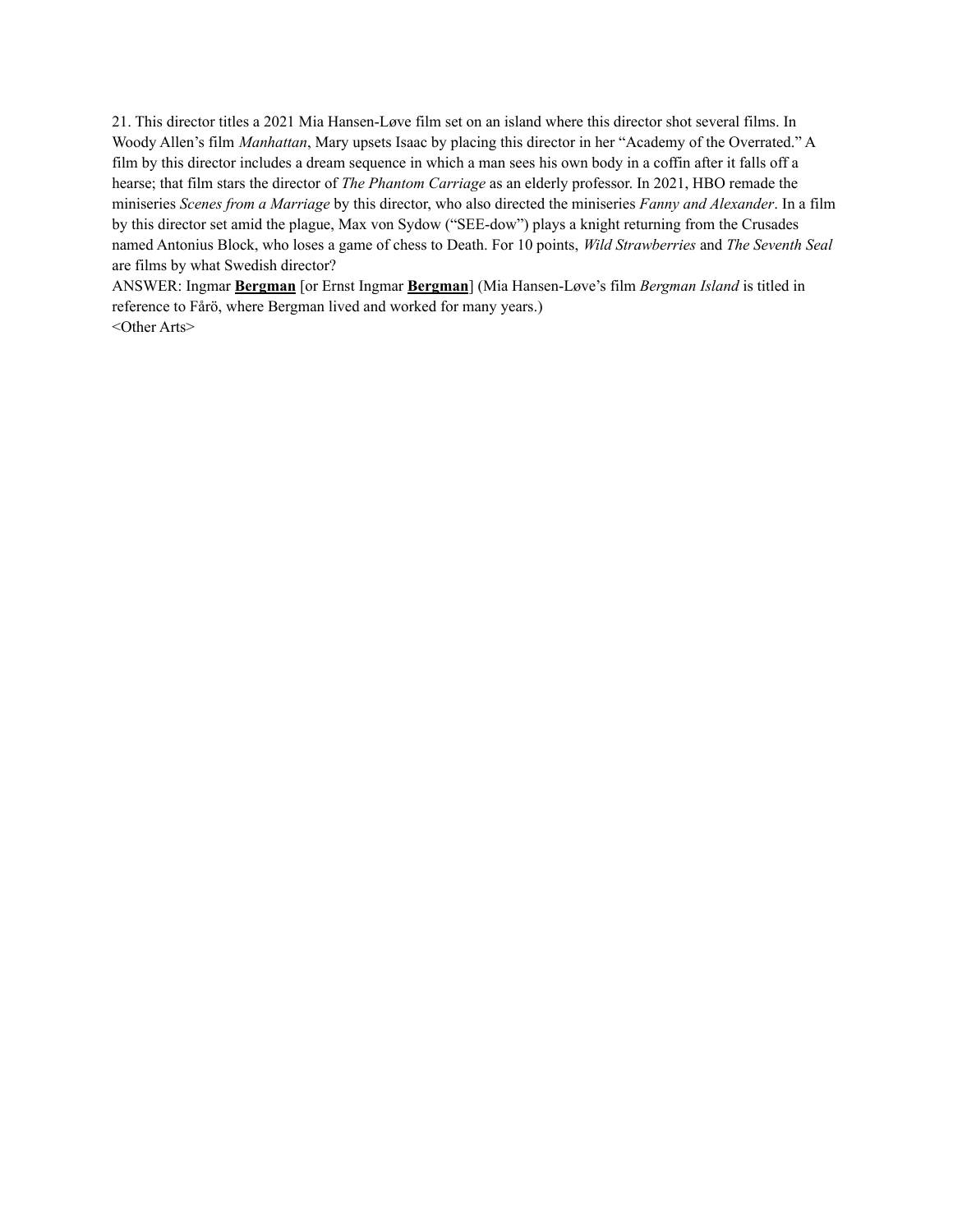#### Bonuses

1. In a book by this author, he describes a recurring dream in which he spent centuries living with a "cursed crocodile" who gave him "cancerous kisses." For 10 points each:

[10m] Name this author who described the "pleasures" and "pains" of the title substance in his 1821 autobiography, *Confessions of an English Opium Eater*.

ANSWER: Thomas **De Quincey** [or Thomas Penson **De Quincey**]

[10h] A grandfather's striking resemblance to a crocodile is described in this other De Quincey essay. A section of this essay details De Quincey's near collison after he ingested opium while riding the title vehicle. ANSWER: "The **English Mail-Coach**"

[10e] In this author's story "The Man with the Twisted Lip," a man becomes addicted to opium after reading *Confessions of an English Opium Eater*. That story was part of this author's *The Adventures of Sherlock Holmes.* ANSWER: Arthur Conan **Doyle** [or Sir Arthur Ignatius Conan **Doyle**] <British Literature>

2. Nagasaki was an early center of the Christian community in Japan. For 10 points each:

[10e] During the rule of Toyotomi Hideyoshi, 26 missionaries and converts were executed in this fashion in Nagasaki. This form of execution was also used to kill Jesus Christ.

ANSWER: **crucifixion** [or word forms like **crucify**; accept death on the **cross** or equivalents]

[10h] Under the Tokugawa shogunate, Nagasaki Christians were often required to step on these depictions of Jesus or the Virgin Mary, at the risk of torture. These objects were usually made from bronze or painted stone.

ANSWER: *fumi-e* [or *e-ita* or *ita-e* or *e-fumi*; prompt on icons or pictures]

[10m] Nagasaki houses an original letter written by this missionary, who brought Christianity to Japan after trips to Goa and China. This Jesuit companion of Ignatius Loyola names a religious university in Ohio.

ANSWER: St. Francis **Xavier** [or San Francisco **Xavier** or San Francisco **Javier** or Francisco de **Jasso** y Azpilicueta; prompt on Saint Francis or San Francisco]

<Religion>

3. Jeannette A. Bastian's *Owning Memory* argues that this colony "lost its archives" but compensated with oral histories about heroes like the 1878 "Fireburn" leader Queen Mary Thomas. For 10 points each:

[10h] Name this colony where the Akwamu Akan led a 1733 revolt. This colony sold sugar and rum from Cinnamon Bay Estate, Estate Catherineberg near its capital, and Estate Little Princess near Christiansted.

ANSWER: **Virgin Islands** [accept U.S. **Virgin Islands** or United States **Virgin Islands**; accept Danish **Virgin Islands** or **Danish Antilles** or **Danish West Indies** or **Dansk Vestindien**; accept **Saint Thomas** or **Sankt Thomas**; accept **Saint Croix** or **Sankt Croix**; accept **Saint John** or **Sankt Jan**; prompt on West Indies or Vestindien; prompt on Lesser Antilles or Små Antiller; prompt on Leeward Islands; do not accept or prompt on "British Virgin Islands"] [10m] David M. Robertson wrote about the "buried story" of this man, who was named for his likely birthplace on St. Thomas, Virgin Islands. Before his execution, this man planned an 1822 rising of Charleston's enslaved people. ANSWER: Denmark **Vesey** [or **Telemaque**; accept *Denmark Vesey: The Buried Story of America's Largest Slave Rebellion and the Man Who Led It*]

[10e] A mayor of Charleston with this surname led the militia that arrested Denmark Vesey. Biographies by James T. Flexner and Ron Chernow explore the St. Croix youth of the first Treasury Secretary, who also had this surname. ANSWER: **Hamilton** [accept Alexander **Hamilton**; accept James **Hamilton** Jr.; accept *The Young Hamilton: A Biography*]

<American History>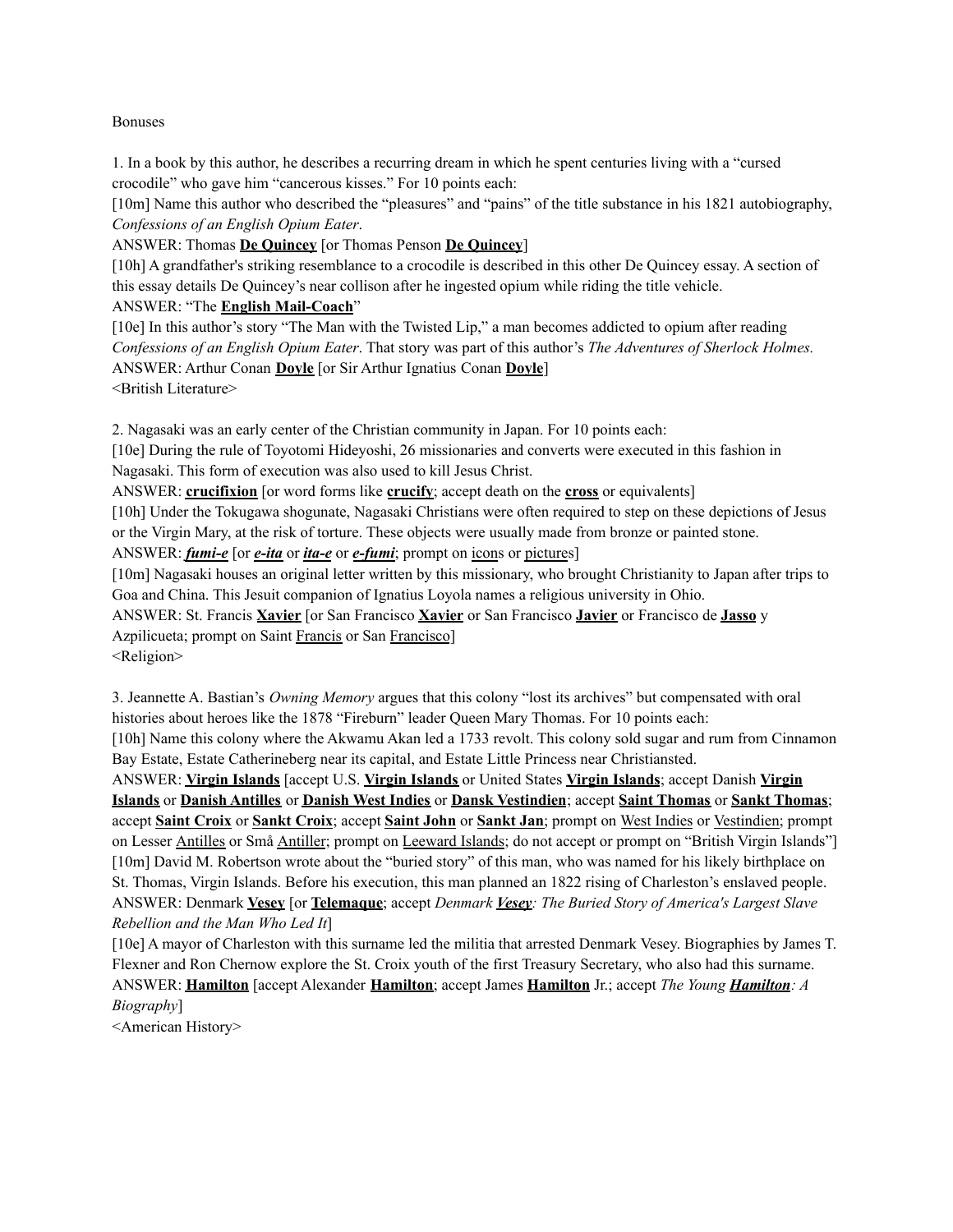4. Isis caused Iphis to undergo this general process, allowing Iphis to marry Ianthe. For 10 points each: [10m] Name this general process. Tiresias underwent this process twice in seven years, both times after stumbling upon a pair of mating snakes.

ANSWER: **sex change** [or **changing sex**es; accept specific examples such as going from **male-to-female** or **female-to-male**; accept **changing gender**; accept **transition**ing or being **trans**gender; prompt on shapeshifting] [10e] After Poseidon gave her the ability to change shape, the woman Caenis became the man Caeneus and fought with the Lapiths against these creatures. Chiron was one of these creatures with a human's torso and a horse's body. ANSWER: **centaur**s [or hippo**centaur**s; or **kentauros** or **kentauroi**]

[10h] This naiad pursued Hermaphroditus and fused with him, creating the first intersex person. This naiad lends her name to a fountain in Turkey that supposedly caused men who drank from it to become effeminate.

# ANSWER: **Salmacis** [or **Salmakis**]

<Mythology>

5. The outcome of this process yields one eigenvalue of the corresponding Hermitian operator. For 10 points each: [10m] Identify this process in quantum mechanics that forces a quantum state to become an eigenstate. This process leads to wavefunction collapse.

ANSWER: **measurement** [or word forms such as **measuring** the state of a system; accept **observation** or word forms]

[10h] Hermitian operators correspond to observables because they have real eigenvalues according to this theorem. This theorem guarantees that a Hermitian operator can be diagonalized with an orthonormal basis.

ANSWER: **spectral** theorem

[10e] The Hamiltonian is a Hermitian operator that determines the possible values of this quantity for a system. The Hamiltonian is the sum of operators corresponding to this quantity's potential and kinetic types.

ANSWER: **energy** [accept more specific answers such as total **energy** or potential **energy** or kinetic **energy**] <Physics>

6. In this opera, the young Tyrolean Tonio sings eight high C's in an aria nicknamed the "Mount Everest" for tenors titled "Ah! Mes amis, quel jour de fête" ("AH, mayz ah-MEE, kell ZHOOR de FETT"). For 10 points each: [10h] Name this 1840 French-language opera whose title character is a *vivandière* ("vee-vahn-dee-air"), or canteen girl, named Marie.

ANSWER: *La fille du régiment* ("lah FEE du ray-zhee-MON") [or *The Daughter of the Regiment*]

[10m] The composer of *La fille du régiment*, Gaetano Donizetti, is also well-known for this opera, which includes the famous tenor aria "Una furtiva lagrima." In this opera, Dr. Dulcamara sells cheap wine instead of the title potion. ANSWER: *L'elisir d'amore* [or *The Elixir of Love*]

[10e] The title character of Donizetti's *Roberto Devereux* is a favorite of this historical queen. Donizetti invented a confrontation between this monarch and her cousin in *Maria Stuarda* and depicted her mother in *Anna Bolena*. ANSWER: Queen **Elizabeth** I [or **Elisabetta**; prompt on Gloriana or Good Queen Bess or the Virgin Queen] <Other Arts>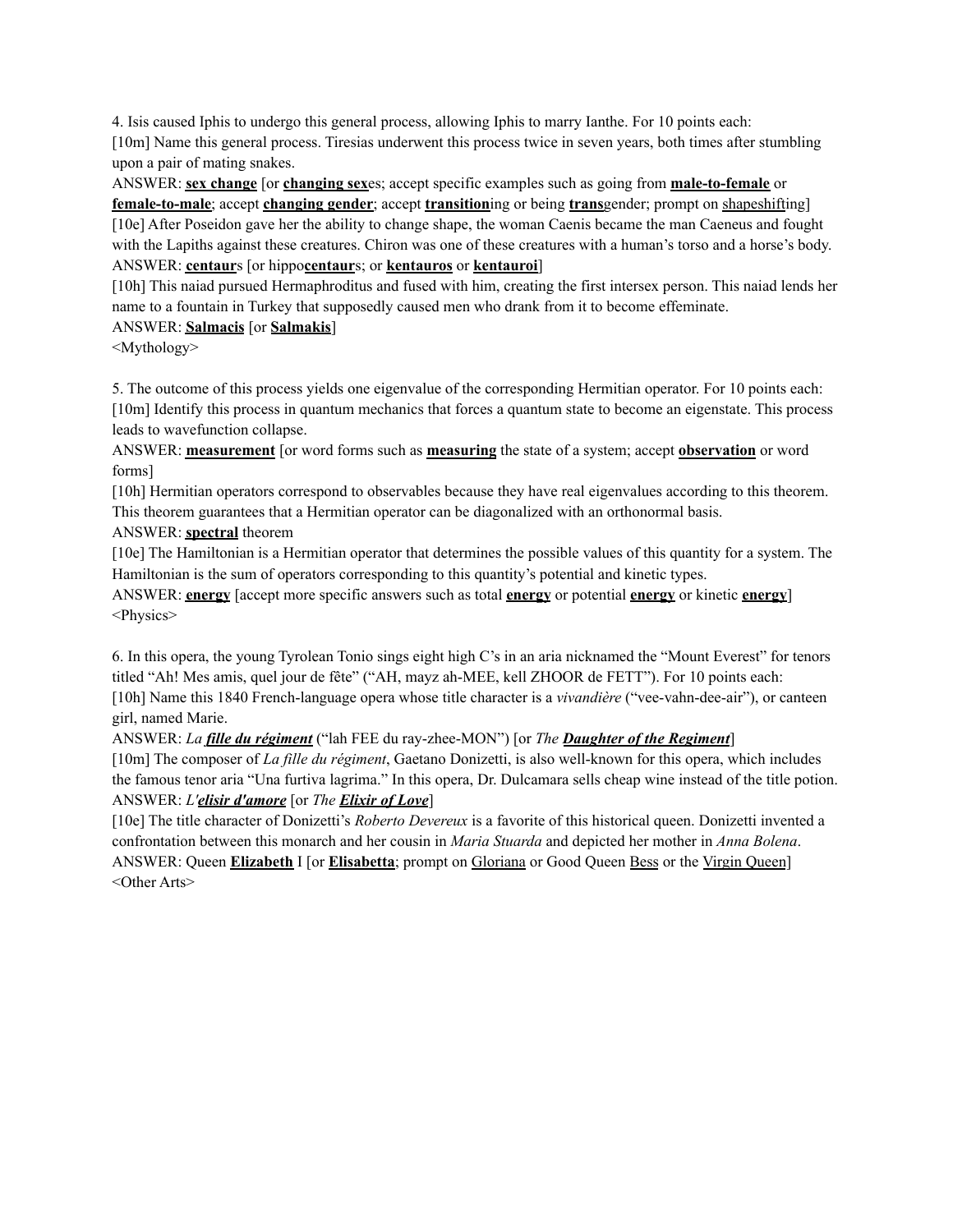7. Tom Regan argues that these beings are "subjects-of-a-life" and should never be treated as means to an end. For 10 points each:

[10e] Name these beings. In a book titled for their "Liberation," Peter Singer advocated expanding utilitarian rules to these beings and argued that vegetarianism is the best way to prevent their killing.

ANSWER: **animal**s [accept *Animal Liberation*]

[10m] Most animal rights philosophers like Singer follow this ethical theory that judges morality based on the outcome of actions. This ethical theory is often contrasted with deontological ethics.

# ANSWER: **consequential**ism [accept **consequential**ist]

[10h] This book compares "utilitarianism for animals, Kantianism for people" to Orwell's quip that some animals "are more equal than others." This book critiques utilitarianism by imagining a person who gains much more utility from each unit than anyone else.

# ANSWER: *Anarchy, State, and Utopia* (by Robert Nozick)

<Philosophy>

8. Throughout the interwar period, this country and the Tuvan People's Republic to its north were only recognized by the USSR and each other. For 10 points each:

[10m] Name this Soviet satellite whose 1921 revolution expelled both the White Guards and Běiyáng ("bay-yahng") Army. The Stalinist Marshal Choibalsan led this majority-Buddhist country, where the USSR fought Japan at Khalkhin Gol.

ANSWER: **Mongolia** [or **Mongğol** ulus; accept **Mongolian** People's Republic or Bügede Nairamdaqa **Mongol** Arad Ulus or Bügd Nairamdakh **Mongol** Ard Uls or **BNMAU**; accept **Mongolian** Revolution of 1921] [10e] The "Mad Baron" Roman von Ungern-Sternberg fought against China's occupation of Mongolia's Bogd Khanate during this broader 1917–1923 conflict, which the diffuse White forces lost to the Bolshevik Red Army. ANSWER: **Russian Civil War** [or **Grazhdanskaya voyna v Rossii**; prompt on Russian Revolution or Velikaya russkaya revolyutsiya]

[10h] During the Russian Civil War, the 26 Commissars founded a commune in this city, which replaced Ganja as capital of a brief republic. Dashnaks fought the Müsavat Party in the March and September Days in this oil-rich city. ANSWER: **Baku** [or **Bakı**; accept Battle of **Baku**; accept 26 **Baku** Commissars] <European History>

9. In 2021, researchers used a field effect transistor constructed using a hydrogenated diamond to observe the formation of these interfaces in lithium-ion batteries. For 10 points each:

[10h] Name these interfaces in which the ions adsorbed onto an object's surface attract ions from the surrounding fluid. The potential at the slipping plane of these structures is called the zeta potential.

# ANSWER: **double layer**s [or **DL**s; or interfacial **double layer**s or electrical **double layer**s or E**DL**s]

[10e] The screening mechanism between the charges in a double layer can be explained by this law of electrostatics, which gives an inverse-square relationship between distance and electrical force.

ANSWER: **Coulomb**'s law [or **Coulomb**'s inverse-square law; accept **Coulomb** force]

[10m] This scientist found that double layers act as dielectrics while observing electrodes in electrolyte solutions. He also names a thermodynamic quantity representing how much useful work can be extracted from a closed system. ANSWER: Hermann von **Helmholtz** [or Hermann Ludwig Ferdinand von **Helmholtz**; accept **Helmholtz** free energy]

<Chemistry>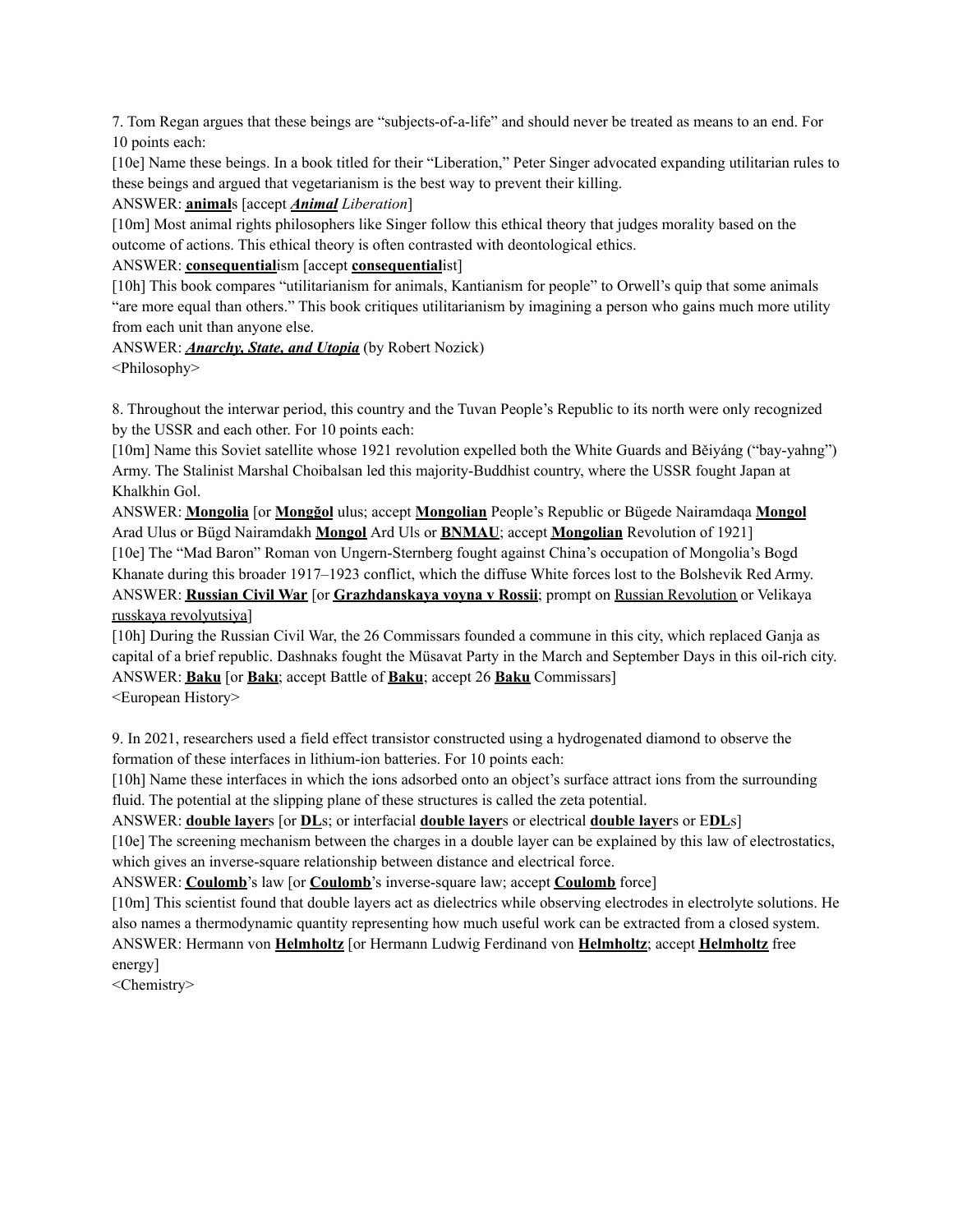10. A poet from this country wrote the poem "I Am Going to Sleep" before killing herself. For 10 points each: [10h] Name this home country of the poet Alfonsina Storni. Alejandra burns down her house to commit suicide in a novel from this country, Ernesto Sabato's *On Heroes and Tombs*.

ANSWER: **Argentina** [or **Argentine** Republic; or República **Argentina**]

[10e] The Argentine poet Alejandra Pizarnik wrote a suicide note poem that ends "oh life / oh language / oh Isadore," referencing the poet Isadore Ducasse, who wrote in this language also used by Charles Baudelaire.

# ANSWER: **French** [or **français**]

[10m] This Latin American poet described "the cold niche where men have placed you" in a sequence inspired by the suicide of her lover Romelio Ureta, the *Sonnets of Death*.

ANSWER: Gabriela **Mistral** [or Lucida Godoy **Alcayaga**]

<World Literature>

11. The subject of the sculpture *The Blessed Ludovica Albertoni* appears to be undergoing this kind of experience, which Mary Magdalene undergoes in an influential Caravaggio painting. For 10 points each:

[10m] Name this type of experience. A work usually titled for this experience includes rays of light represented by stucco and is located in the Cornaro Chapel.

ANSWER: **ecstasy** [or **estasi**; accept *Mary Magdalene in Ecstasy* or *Ecstasy of Saint Teresa*]

[10e] This Baroque sculptor's depictions of ecstatic nuns include *The Blessed Ludovica Albertoni* and *The Ecstasy of Saint Teresa*.

ANSWER: Gian Lorenzo **Bernini**

[10h] Bernini also sculpted a memorial to Maria Raggi, a nun from this island. An 1824 painting of suffering people on this island borrows from Antoine-Jean Gros's *Plague at Jaffa* and arranges the figures in two human pyramids. ANSWER: **Chios** [accept *The Massacre at Chios* or *Scène des massacres de Scio*] <Painting/Sculpture>

12. When this character disappears after she fakes exhaustion and a leg injury for attention, the narrator remarks how she will be "forgotten along with all her brethren." For 10 points each:

[10h] Name this character who refuses to do her work because of her captivating ability to whistle in the short story in which she appears.

ANSWER: **Josephine** the Singer [or **Josephine** the Songstress; accept "**Josephine** the Singer, or the Mouse Folk" or "**Josefine**, die Sängerin oder Das Volk der Mäuse"]

[10m] The mouse Josephine titles a story by this author. In a different story by this author, the ape Red Peter presents a report on how he achieved human-level intelligence.

ANSWER: Franz **Kafka** (The other story is "A Report to an Academy.")

[10e] Kafka used another non-human protagonist for this novella in which Gregor Samsa wakes up one day to find himself transformed into a giant vermin or insect.

ANSWER: *The Metamorphosis* [or *Die Verwandlung*]

<European Literature>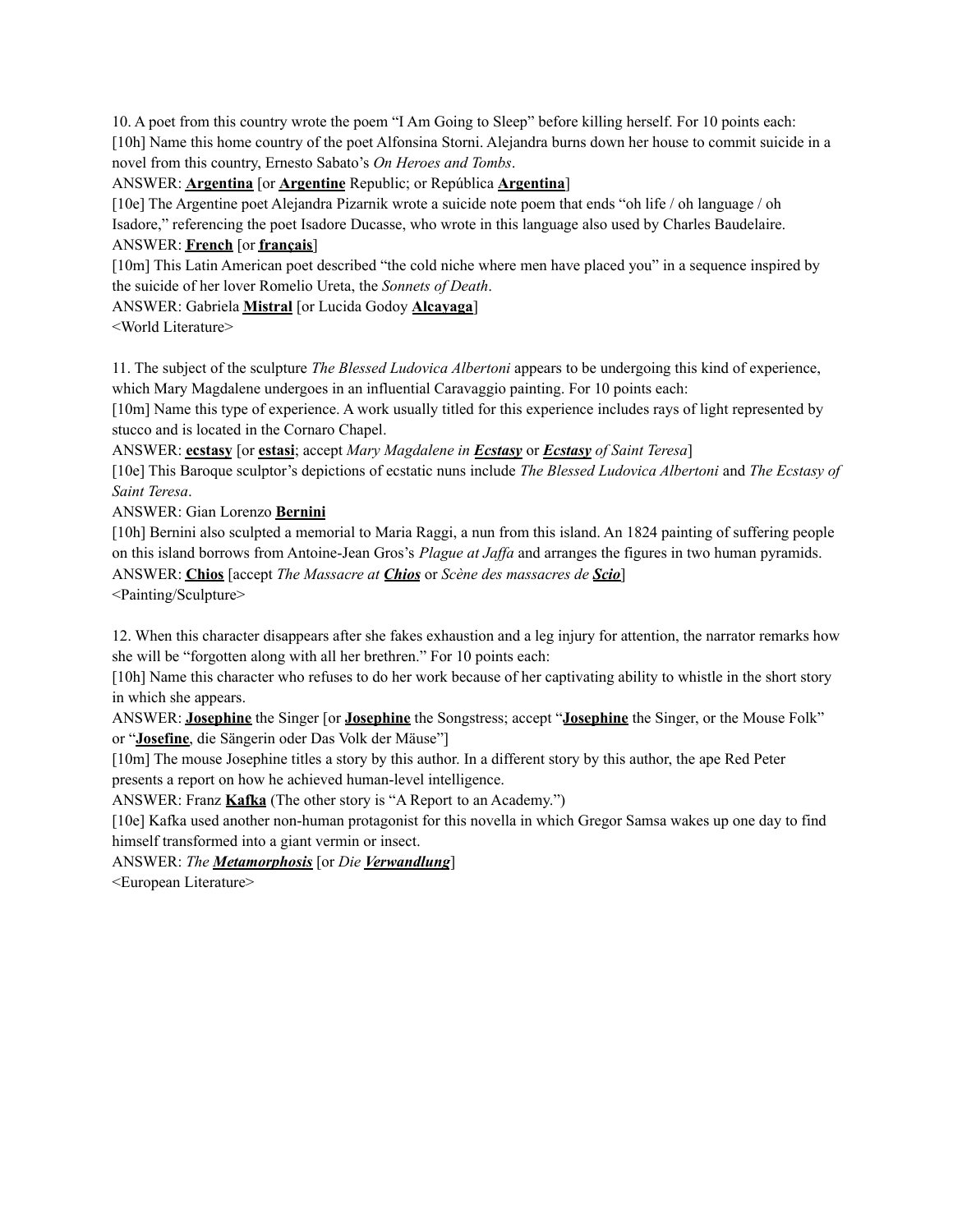13. In an iconic photo, this Prime Minister pours sand into the palm of the Gurindji activist Vincent Lingiari after the Wave Hill walk-off, presaging the 1976 *Aboriginal Land Rights Act*. For 10 points each:

[10h] Name this Australian leader who visited Zhōu Ēnlái's China before Nixon to renew wheat contracts. This leader backed Suharto's invasion of East Timor and passed the *Racial Discrimination Act* before his 1975 dismissal. ANSWER: Gough **Whitlam** ("goff WIT-lum") [or Edward Gough **Whitlam**]

[10e] In 1975, Whitlam granted independence to this territory soon after Bougainville seceded as the Republic of the North Solomons. In 1962, Indonesia took over Irian Jaya, the western half of this Melanesian country's main island. ANSWER: **Papua New Guinea** [or **PNG**; or Independent State of **Papua New Guinea** or Independen Stet bilong **Papua Niugini** or Independen Stet bilong **Papua Niu Gini**; accept Territory of **Papua** and **New Guinea**; prompt on

Territory of New Guinea or Territory of Papua]

[10m] In 1978, Australia and Papua New Guinea signed a border-defining treaty named for this strait between the two countries. Indigenous Australians include both Aboriginal peoples and the Islanders of this strait. ANSWER: **Torres** Strait [accept **Torres** Strait Treaty; accept **Torres** Strait Islanders or **TSI**] <Other History>

14. South of this plateau, basswood and black walnut grow in a small stretch of Carolinian woodlands. For 10 points each:

[10h] Name this Nearctic plateau covered in boreal and mixed forests like the North Woods. Nickel and copper are mined from the Sudbury Basin on this plateau of Precambrian rock, which names a craton that included Greenland. ANSWER: **Canadian Shield** [or **Laurentian** Plateau; accept **Laurentia** craton; prompt on the North American craton]

[10e] Laurentian forests grow in these climates with variable temperatures in Group D of the Köppen system. Subarctic regions experience these climates, which are named for landmasses that "drift" due to plate tectonics. ANSWER: **continental** climates [accept **continent**s or **continental** drift or **continental** shelf]

[10m] Mixed forests of needleleaf and deciduous trees grow in a subtype of continental climates named for this quantity. A sling psychrometer measures a form of this quantity from the dry-bulb and wet-bulb temperatures. ANSWER: **humid**ity [accept **humid** continental climates; accept relative **humid**ity or absolute **humid**ity or specific **humidity**; do not accept or prompt on "dew point"

<Other Science>

15. French jeweller Jean Chardin wrote an account of his travels through this empire. For 10 points each: [10m] Name this empire where the English Shirley brothers served as military advisors. After retaking Hormuz, a ruler of this empire founded the port city of Bandar-e 'Abbās ("BUN-dar-eh ah-BAHS").

ANSWER: **Safavid** Empire [or **Safavid** Iran or **Safavid** Persia, prompt on Persian Empire, prompt on Iran] [10h] Safavid artisans made a variety of these things named for the city of Ardabil ("ar-duh-BEEL"). Two large Ardabil examples of these things with an inscription by Hafez are housed in London's Victoria and Albert Museum. ANSWER: **rug**s [accept **carpet**s]

[10e] Jean Chardin recorded how the Safavid Empire traded four types of this material used to make carpets, such as the "shirvani" variety. The process of using worms to produce this material reached Iran under the Sassanid Empire. ANSWER: **silk** [or **rēšam** or **abrīšam**, accept **silk**worms; prompt on cloth or clothing or textiles or equivalents] <World History>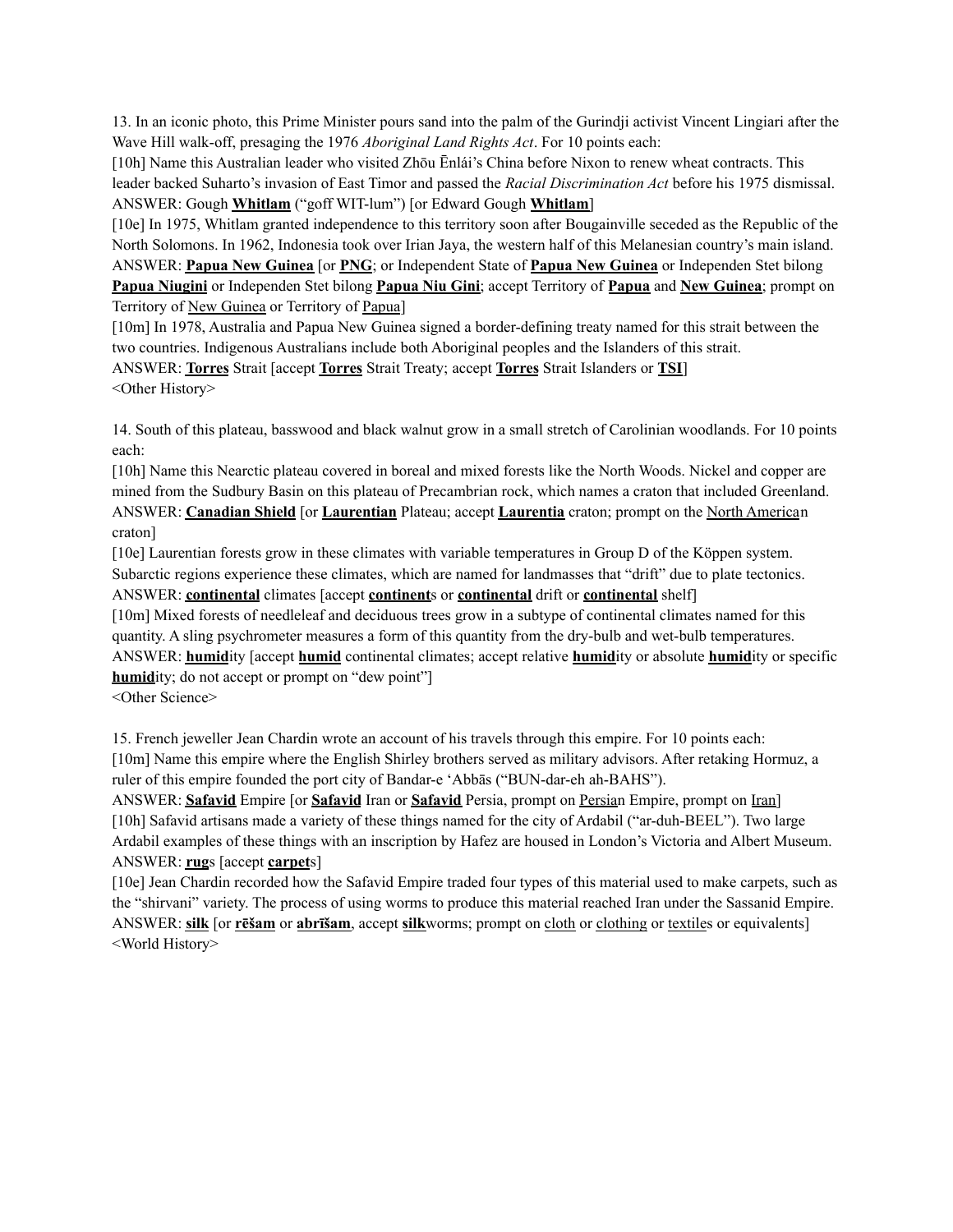16.The term "collective bovarysme" was coined for elites in this country, where a positivist anthropologist countered Arthur de Gobineau's racism in "On the Equality of Human Races." For 10 points each:

[10h] Name this homeland of the anthropologist who defined the "savage slot" and critiqued Western narratives in *Silencing the Past*. Restaveks are child slaves from this country, the home of *Fatal Assistance* director Raoul Peck. ANSWER: **Haiti** [or **Haïti** or Republic of **Haiti** or République d'**Haïti** or Repiblik d **Ayiti**] (The unnamed thinkers are Jean Price-Mars, Anténor Firmin, and Michel-Rolph Trouillot.)

[10e] Gina A. Ulysse argued that Haiti needs "new narratives" after one of these events that was analyzed in *Fatal Assistance* and *There Is No More Haiti*. Mark Schuller examined the harm done by NGOs after that 2010 disaster. ANSWER: earth**quake**s [or **tremor**s or **temblor**s; accept 2010 Haiti earth**quake**; accept *Why Haiti Needs New Narratives: A Post-quake Chronicle*] (Schuller's books include *Humanitarian Aftershocks in Haiti*.)

[10m] After the 2010 Haiti earthquake, pregnant women ate "cookies" of this stuff to obtain calcium. Poor women in the American South engaged in a form of pica by consuming this stuff, which exposed children to hookworm. ANSWER: **dirt** [or **soil** or **earth** or **clay** or **kaolin** or similar; accept **mud** or **mud** cookies; accept **geophagia**; accept **chalk**] (Hookworm is a soil-transmitted helminth.)

<Social Science>

17. In a March 2020 referendum, this president supported a controversial plan to reset term limits, allowing him to run for a third term. For 10 points each:

[10h] Name this president of Guinea. He was recently deposed in a military coup led by Mamady Doumbouya, who had previously attended a US army training session.

ANSWER: Alpha **Condé**

[10e] Condé formerly led this organization, which is now led by Félix Tshisekedi ("chee-say-kay-dee"). This successor to the OAU as a pan-continental organization is analogous to a similarly-named European body with 27 member states.

ANSWER: **African Union** [or **Union Africaine**; or **União Africana**; or **Unión Africana**; or **Umoja wa Afrika**; or **Alaitihad al'Afriqiu**; accept **AU** or **UA**]

[10m] Mamady Doumbouya, who led the coup against Condé, was a former member of this group. This military organization, whose members wear white képis, mostly consists of citizens of other nations who fight for France. ANSWER: French **Foreign Legion** [or **Légion étrangère**; accept **FFL** or **L.É.**; prompt on Legion] <CE/Geo/Other/Pop Culture>

18. Answer the following about classical music inspired by ancient Greece, for 10 points each.

[10m] This name is used for three pieces by Erik Satie that were inspired by dances performed at a Spartan festival. The first of those pieces begins with alternating G major seventh and D major seventh chords.

# ANSWER: **gymnopédie**s [accept *Trois Gymnopédies*]

[10e] Richard Strauss wrote an opera titled for this mythical woman, whose deceased father is represented by the triadic "Agamemnon" motive. This woman dances herself to death after her brother Orestes kills Clytemnestra and Aegisthus.

# ANSWER: **Elektra** [or **Electra**]

[10h] This composer's *Anastenaria* triptych is based on an ancient Greek ritual that was later Christianized. The last piece in that triptych, *Metastaseis*, contains independent parts for 61 musicians and was inspired by Einstein's view of time.

# ANSWER: Iannis **Xenakis**

<Classical Music>